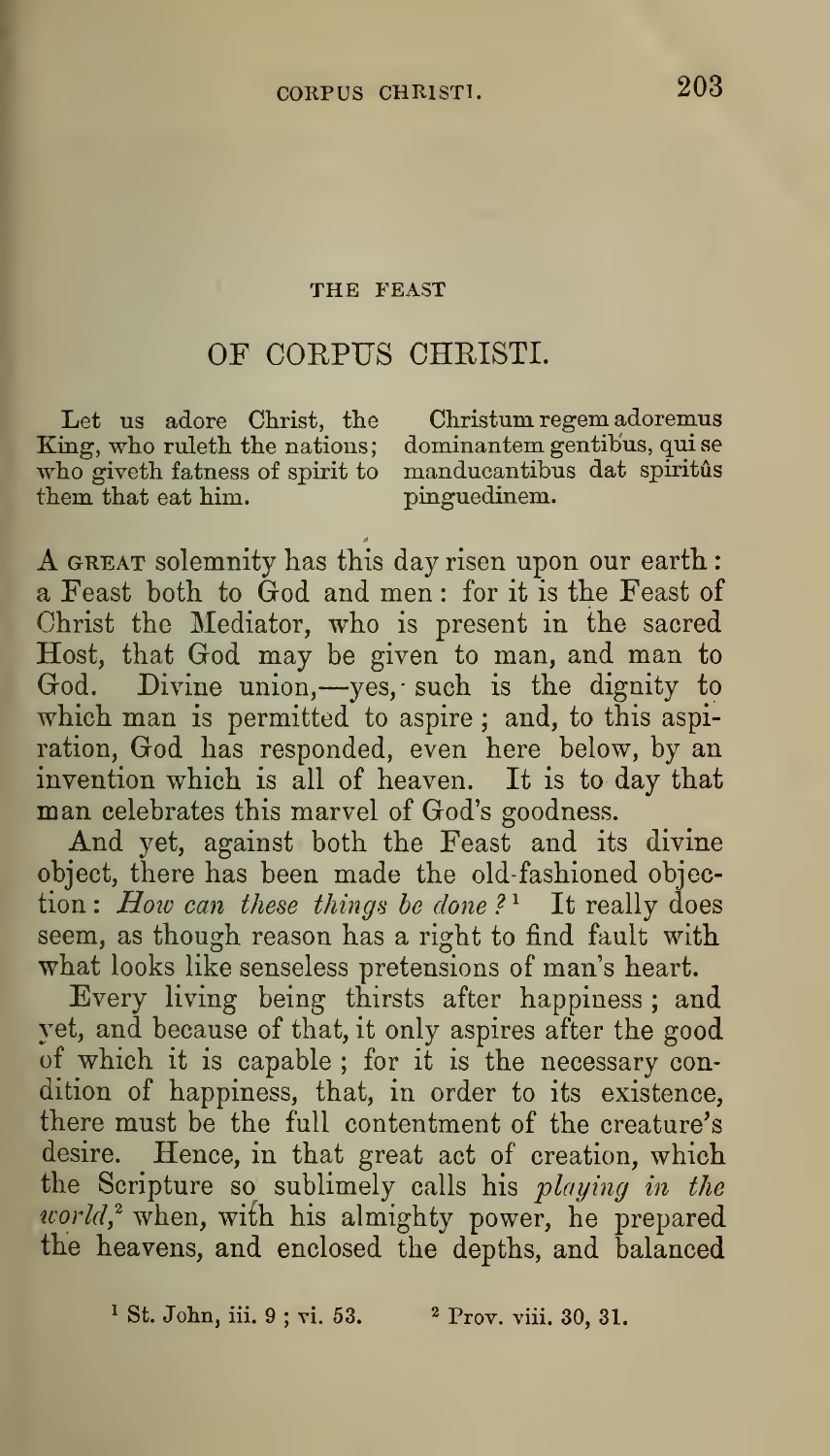the foundations of the earth, $<sup>1</sup>$  we are told that Divine</sup> Wisdom secured the harmony of the universe hy giving to each creature, according to its degree in the scale of being, an end adequate to its powers; he thus measured the wants, the instinct, the appetite (that is, the desire) of each creature, according to its respective nature; so that it would never have cravings, which its faculties were insufficient to satisfy. In obedience, then, to this law, was not man, too, obliged to confine, within the limits of his finite nature, his desires for the good and the beautiful, that is, his searching after God, which is a necessity with every intelligent and free being? Otherwise, would it not be, that, for certain beings, their happiness would have to be in objects, which must ever be out of the reach of their natural faculties ?

Great as the anomaly would appear, yet does it exist; true psychology, that is, the true science of the human mind, bears testimony to this desire for the infinite. Like every living creature around him, man thirsts for happiness ; and yet, he is the only creature on earth that feels within itself longings for what is immensely beyond its capacity. Whilst docile to the lord placed over them by the Creator, the irrational creatures are quite satisfied with what they find in this world ; they render to man their several services, and their own desires are all fully gratified by what is within their reach : it is not so with Man he can find nothing in this his earthly dwelling, which can satiate his irresistible longings for a something, which this earth eannot give, and which time cannot produce ;- for that something is-the infinite. God himself, when revealing himself to man through the works he has created, that is, when showing himself to man in a way which his natural powers can take in ; God, when giving man to know him as the First

<sup>1</sup> Prov. viii. 27, 29.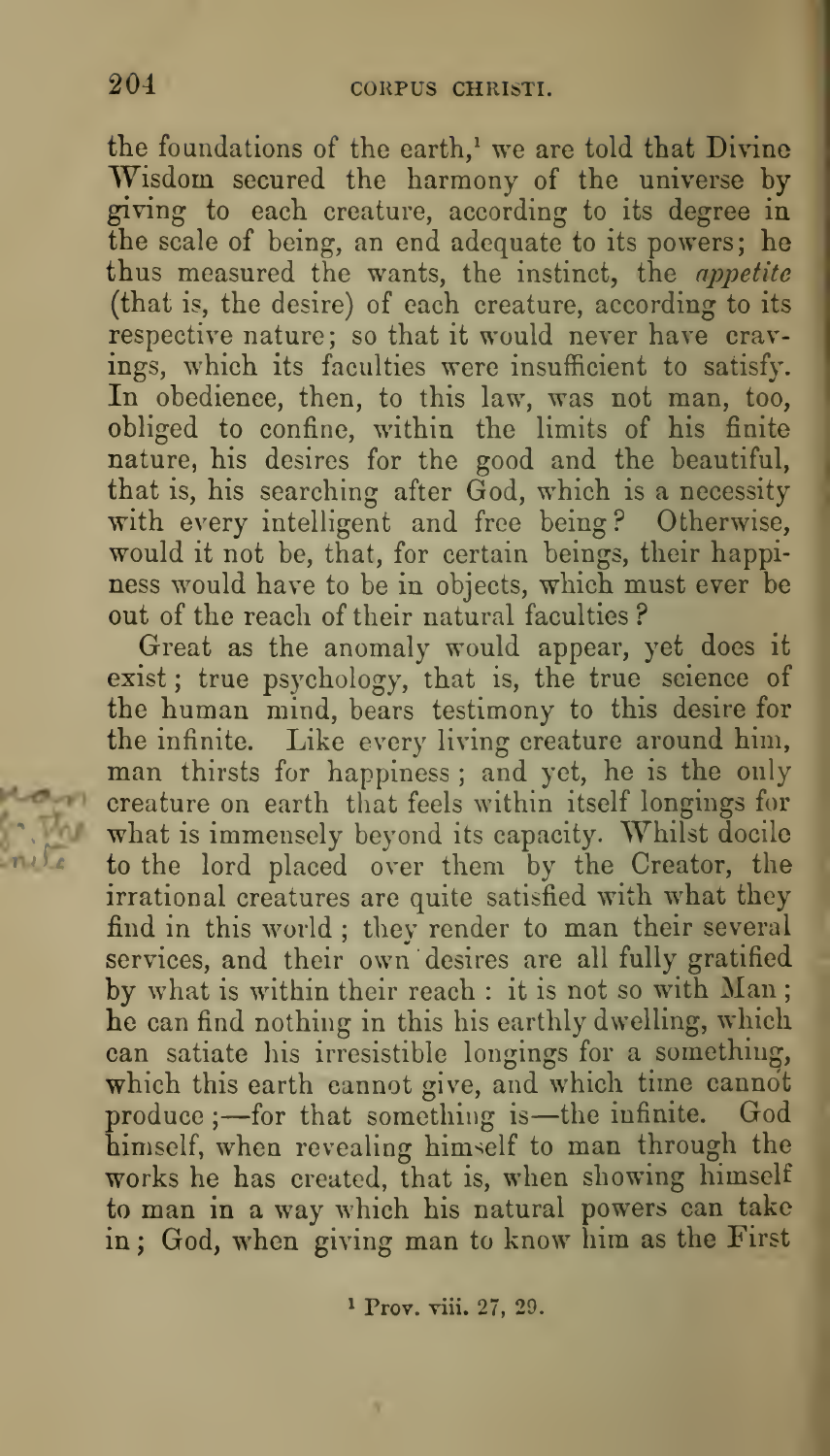Cause, as Last End of all creatures, as unlimited perfection, as infinite beauty, as sovereign goodness, as the object which can content both our understand-<br>ing and our will,—no, not even God himself, thus known and thus enjoyed, could satisfy man. This being, made out of nothing, wishes to possess the Infinite in his own substance ; he longs after the sight of the face, he ambitions to enjoy the life, of his Lord and God. The earth seems to him but a trackless desert, where he can find no water that can quench his thirst. From early dawn of each wearisome day, his soul is at once on the watch, pining for that God who alone can quell his desires; yea, his very flesh, too, has its thrilling expectations for that beautiful Infinite One.^ Let us listen to the Psalmist, who speaks for us all : As the hart panteth after the fountains of ivater, so my soul panteth after thee, O God!  $\it My$  soul hath thirsted after the strong, living, God : when shall  $I$  come and appear before the face of God ? My tears have been my bread, day and night, whilst it is said to me daily: " Where is thy  $\hspace{0.25cm}$ God ?" These things  $I$  remembered, and poured out my soul in me: for I shall go over into the place of the wonderful tabernacle, even to the house of God. With the voice of joy and praise, the noise of one that is feasting.  $\it{Why}$  art thou sad,  $\it{O}$  my soul ? and why dost thou trouble me ? Hope in God, for I will still give praise unto him : the salvation of my countenance, and my God.<sup>2</sup>

If reason is to be the judge of such sentiments as these, they are but wild enthusiasm and silly pretensions. Why talk of the sight of God, of the life of God, of <sup>a</sup> banquet wherein God himself is to be the repast ? Surely, these are things far too sublime for man, or any created nature, to reach. Between the wisher and the object longed for, there is an abyss,—the

<sup>1</sup> Ps. 1xii.  $\frac{2 \text{ Ibid. xli.}}{2}$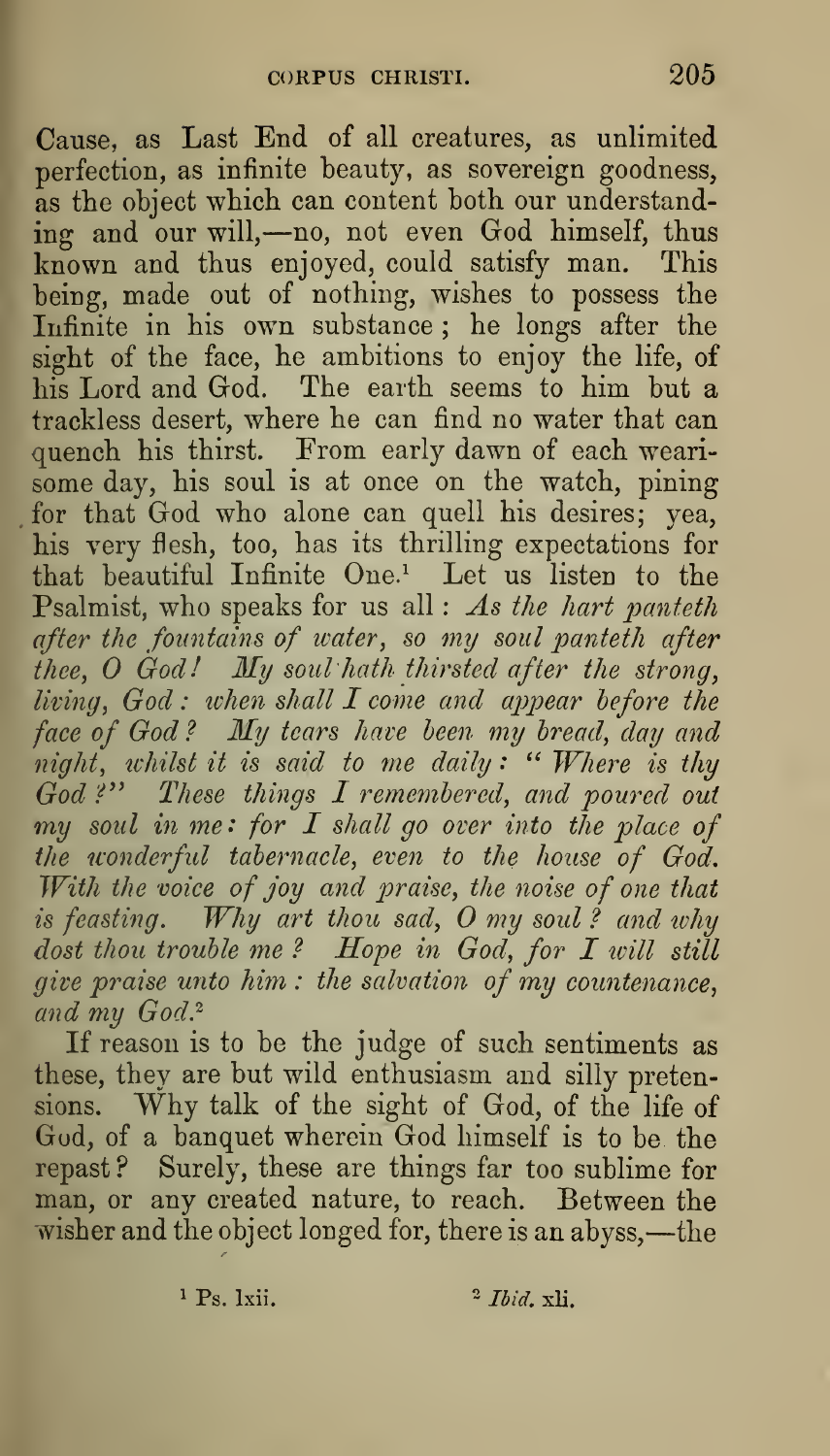abyss of disproportion, which exists between nothingness and being. Creation, all powerful as it is, does not, in itself, imply the filling up of that abyss. If the disproportion could ever cease to be an obstacle to the union aspired to, it would be by God himself going that whole length, and then imparting something of his own divine energies to the creature that had once been nothing. But, what is there in man, to induce the Infinite Being, whose magnificence is above the heavens, to stoop so low as that ? This is the language of reason.

But, on the other hand, who was it that made the heart of man so great and so ambitious, that no creature can fill it ; how comes it, that whilst the heavens show forth the glory of God, and the firmament declareth how full of wisdom and power is every work of his hands,<sup>1</sup> how comes it, we ask, that in man, alone, there is no proportion, no order ? Could it be, that the great Creator has ordered all things, excepting man alone, with measure, and number, and weight?<sup>2</sup> That one creature, who is the master-piece of the whole creation ; that creature, for whom all the rest was intended, as for its king ; is he to be the only one that is a failure, and to live as a perpetual proclaimer that his Maker could not, or would not, be wise, when he made Man ? Far from us be such a blasphemy ! God is love, says St. John;<sup>3</sup> and love is the knot which mere human philosophy can never loosen, and therefore must ever leave unsolved the problem of man's desire for the Infinite.

Yes, God is charity ; God is love. The wonder, in all this question, is not our loving and longing for God, but that he should have first loved us.<sup>4</sup> God is love: and love must have union; and union makes the united like one another. Oh ! the riches of the

> <sup>1</sup> Ps. xviii. 2.  $3 \text{ 1 St. John, iv. 8.}$ <br><sup>2</sup> Wisd. xi. 21.  $4 \text{ Ibid. iv. 10.}$ <sup>2</sup> Wisd. xi. 21.

- 
- -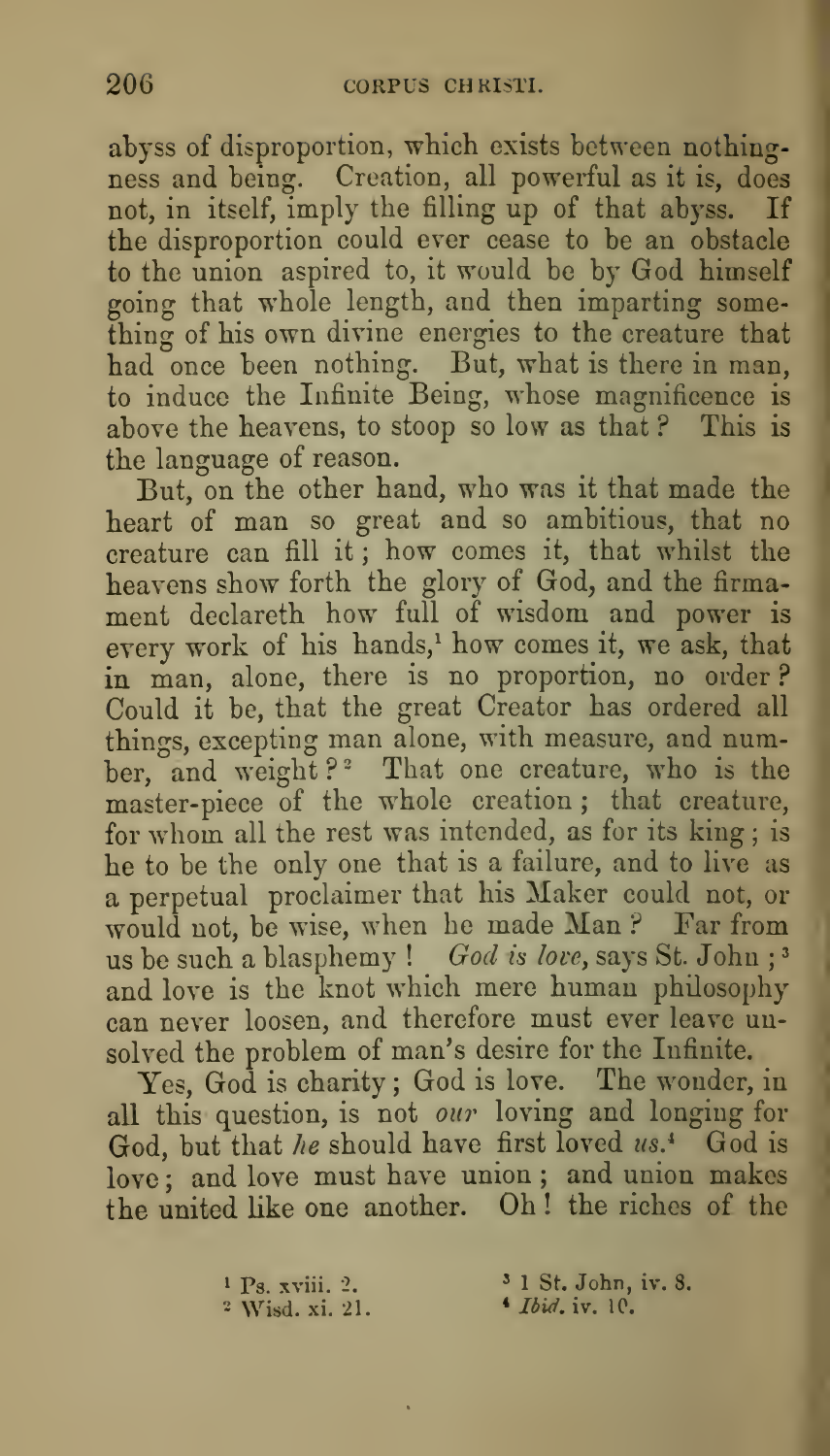$f(x)$ Divine Nature, wherein are infinite Power, and Wisdom, and Love ! These three constitute, by their divine relations, that blessed Trinity, which has been the light and joy of our souls, ever since that bright Sunday's Feast, which we kept in its honour. Oh! the depth of the divine counsels, wherein that which is willed by boundless Love finds, in infinite Wisdom, how to fulfil in work what will be to the glory of Omnipotence!

Glory be to thee, O holy Spirit! Thy reign over the Church has but just begun this Year of grace, and thou art giving us light whereby to understand the divine decrees. The day of thy Pentecost brought us a new Law, <sup>a</sup> Law where all is brightness ; and it was given to us in place of that Old one of shadows and types. The *pedagogue*, who schooled the infant world for the knowledge of truth, has been dismissed light has shone upon us through the preaching of the Apostles ; and the children of light, set free, knowing God and known by him, are daily leaving behind them the weak and needy elements of early childhood.<sup>1</sup> Scarcely, O divine Spirit ! was completed thetriumphant Octave, wherein the Church celebrated thy Coming and her own birth, which that Coming brought, when all eager for the fulfilment of thy Mission of bringing to the Bride's mind the things taught her by her Spouse,<sup>2</sup> thou showedst her the divine and radiant mystery of the Trinity, that not only her Faith might acknowledge, but that her adoration and her praise might also worship it ; and she and her children find their happiness in its con templation and love. But, that first of the great mysteries of our faith, the unsearchable dogma of the Trinity, does not represent the whole richness of Christian revelation; thou, O blessed Spirit, hastenest

<sup>1</sup> Gal. iii. 5, 24, 25; iv. 9.  $2 \text{ St. John, xiv. } 26$ .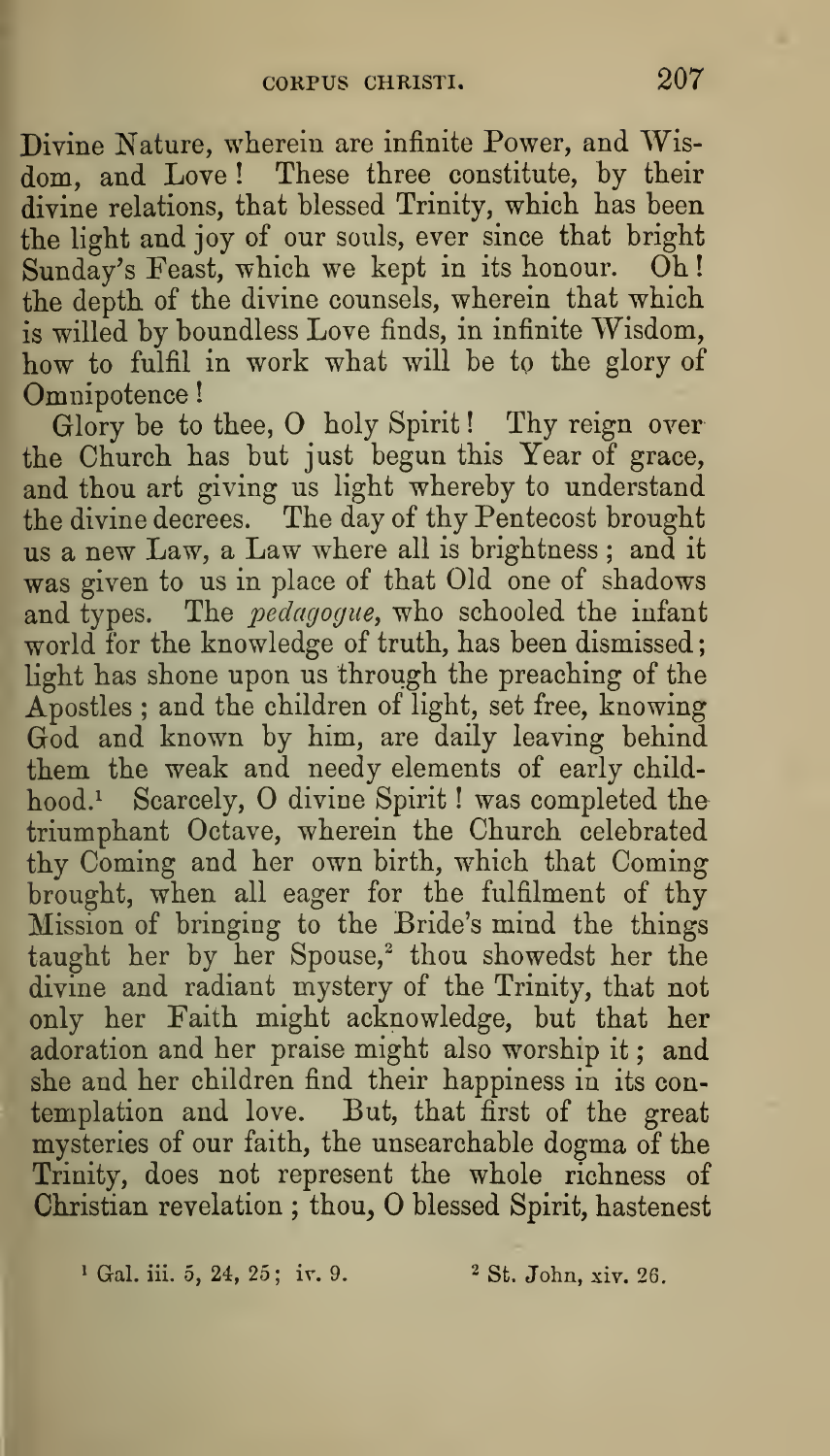to complete our instruction, and widen the horizon of our faith.

The knowledge thou hast given us of the essence and the life of the Godhead, was to be followed and completed by that of his external works, and the relations which this God has vouchsafed to establish between himself and us. In this very week when we begin, under thy direction, to contemplate the precious gifts left us by our Jesus when he ascended on high ; ' on this first Thursday, which reminds us of that holiest of all Thursdays,—our Lord's Supper,—thou, O divine Spirit, bringest before our delighted vision the admirable Sacrament, which is the compendium of the works of God, one in Essence and three in Persons ; the adorable Eucharist, which is the divine  $memorial^2$  of the wonderful things achieved by the united operation of Omnipotence, Wisdom, and Love. The most holy Eucharist contains within itself the whole plan of God, with reference to this world of ours ; it shows how all previous ages have been gradually developing the divine intentions, which were formed by infinite love, and, by that same love, carried out to the end, yea, to the furthest extremity here below, that is, to Itself; for the Eucharist is the crowning of all the antecedent acts done by God in favour of his creatures; the Eucharist implies them all ; it explains all.

Man's aspirations for union with God,—aspirations, which are above his own nature, and yet so interwoven with it, as to form one inseparable life,—these strange longings can have but one possible cause, and it is God himself—God who is the author of that being called Man. None but God has formed the immense capaciousness of man's heart ; and none but God is willing or able to fill it. Every act of the divine will, whether outside himself or in, is pure love, and is referred to

 $P_S$ . Ixvii. 19.  $\frac{1}{2}$  Ibid. ex. 4.  $\frac{3}{5}$  St. John, xiii. 1.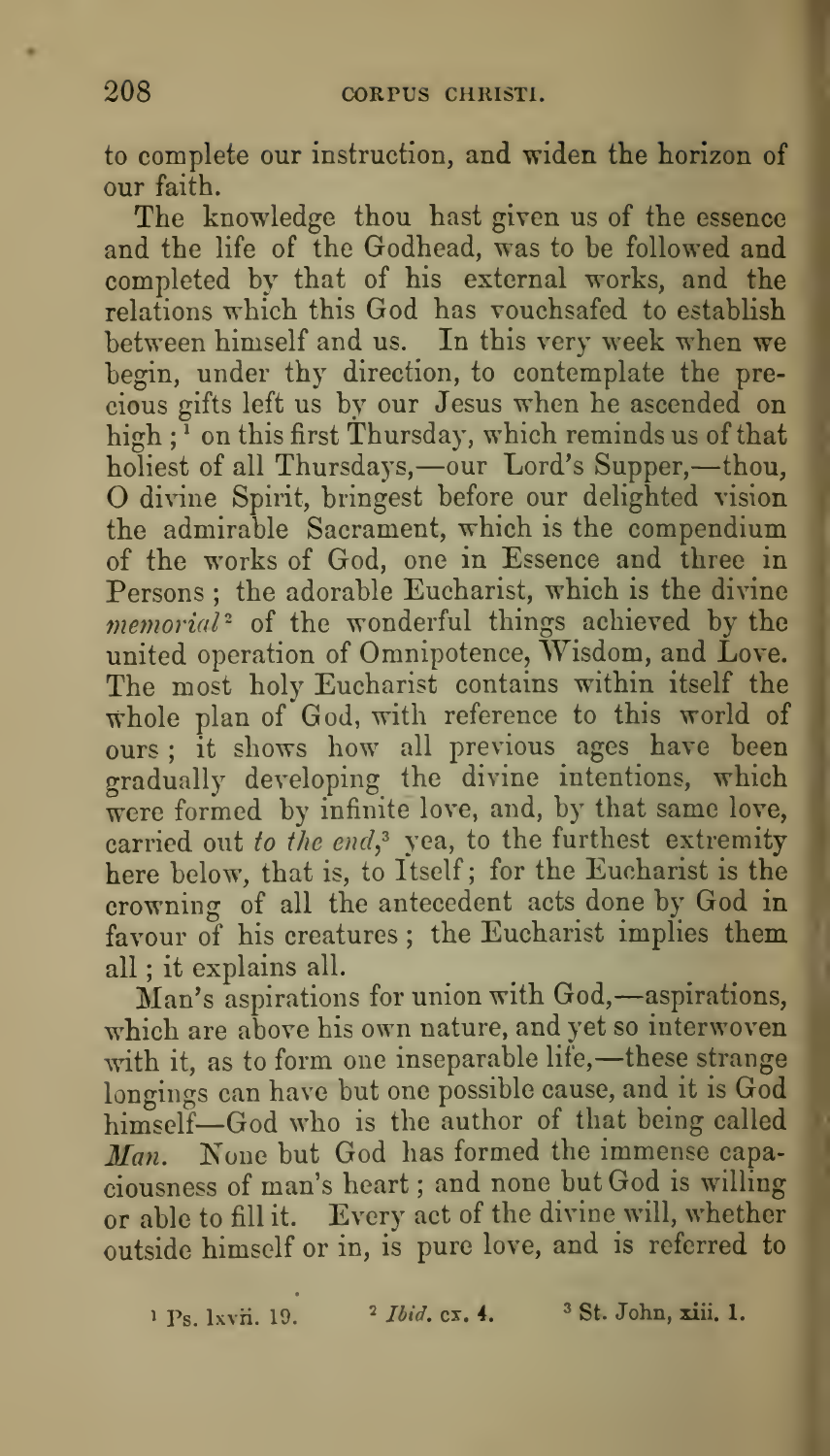that Person of the Blessed Trinity who is the Third ; and who, by the mode of his Procession, is substantial and infinite love. Just as the Almighty Father sees all things, before they exist in themselves, in his only Word, who is the term of the divine intelligence,so, likewise, that those same things may exist in themselves, the same Almighty Father wishes them, in the Holy Ghost, who is to the divine will what the Word is to the infinite intelligence. The Spirit of Love, who is the final term to the fecundity of Persons in the divine essence, is, in God, the first beginning of the exterior works produced by God. In their execution, those exterior works are common to the Three Persons, but they are attributed to the Holy Ghost, inasmuch as he, being the Spirit of Love, solicits the Godhead to act outside Itself. He is the Love who, with its divine weight and influence of love, sways the Blessed Trinity to the external act of creation ; infinite Being leans, as it were, towards the deep abyss of nothingness, and out of that abyss, creates. The Holy Spirit opens the divine counsel, and says : Let us make man to our image and likeness. $\mathcal{P}^1$ Then God creates man to his own image; he creates him to the image of  $God^2$  taking his own Word as the model to which he worked ; for that Word is the sovereign archetype, according to which is formed the more or less perfect essence of each created being. Like him then, to whose image he was made, Man was endowed with understanding and free-will. As such, he would govern the whole inferior creation, and make it serve the purposes of its Creator, that is, he would turn it into a homage of praise and glory to its God ; and though that homage would be finite, yet would it be the best of .which it was capable. This is what is called the natural order; it is an immense world of perfect harmonies; and, had it ever

 $1 \text{ Gen. i. } 26.$   $27.$ VOL. X. P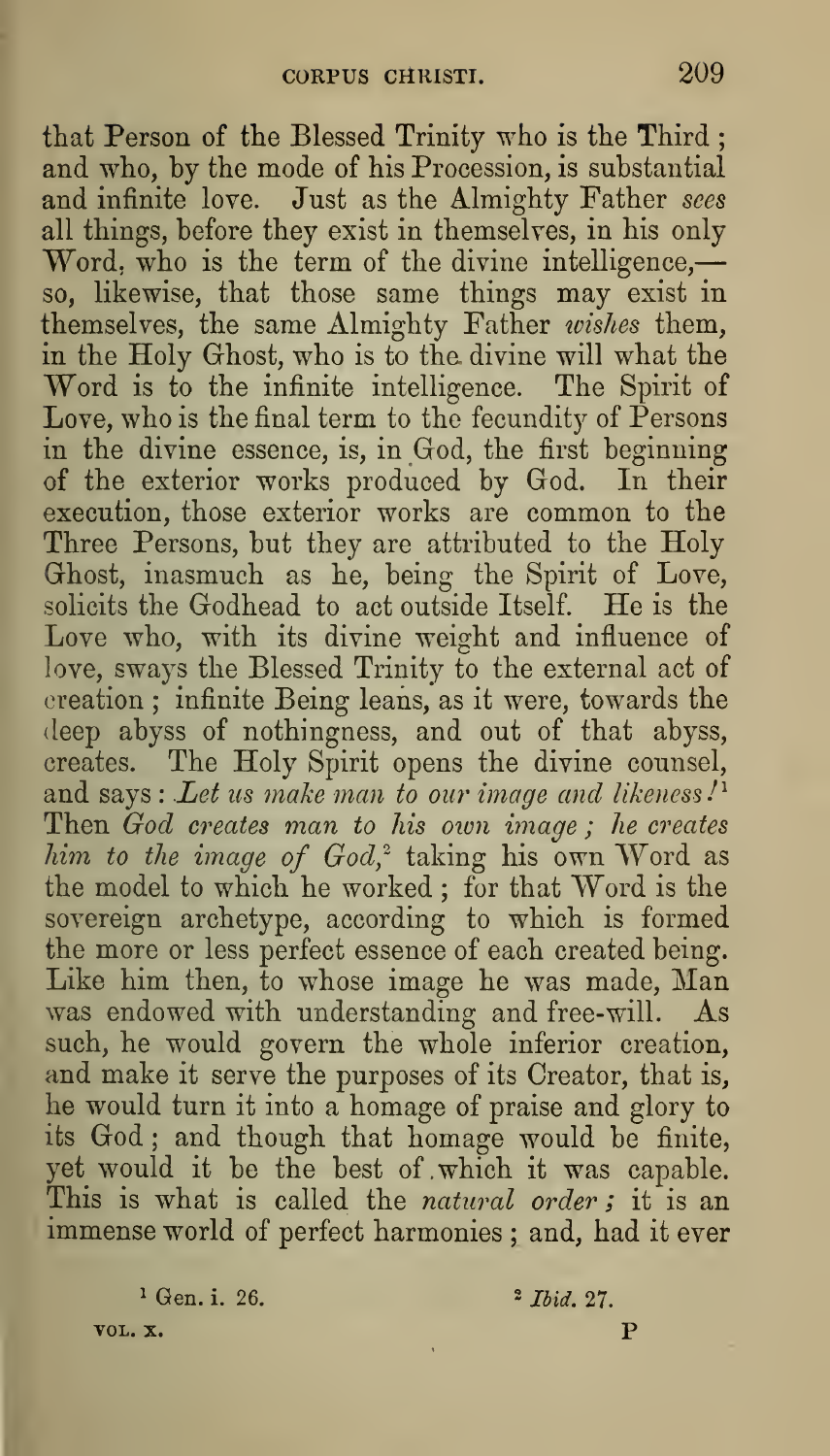existed without any further perfection than its own natural one, it would have been a master-piece of God's goodness ; and yet, it would have been far from realising the designs of the Spirit of Love.

With all the spontaneity of a will which was free not to act, and was as infinite as any other of the divine perfections, the Holy Spirit wills that Man should, after this present life, be a partaker of the very life of God, by the face-to-face vision of the divine essence ; nay, the present life of the children of Adam here, on this earth, is to put on, by anticipation, the dignity of that higher life ; and this so literally, that the future one in heaven is to be but the direct sequel, the consequent outgrowth, of the one led here below. And how is man, so poor a creature in himself, to maintain so high a standing ? how is he to satisfy the cravings thus created within his heart? Fear not: the Holy Ghost has a work of his own, and he does it simultaneously with the act of creation ; for the Three Persons infuse into their creature, Man, the image of their own divine attiibutes ; and, upon his fiuite and limited powers, graft, so to say, the powers of the divine nature. This being made for an end which is above created nature ; these energies superadded to man's natural powers, transforming, yet not destroying, them, and enabling the possessor to attain the end unto which God calls him;- is called the *supernatural order*, in contradistinction to that lower one, which would have been the order of nature, had not God, in his infinite goodness, thus elevated man above his own mere state as man, and that from the very first of his coming into existence. Man will retain all those elements of the natural order, which are essentials to his human nature ; and, with those essential elements, the functions proper to each : but, there is a principle, that, in every series, that should give the specific character to the aggregate which was the end proposed by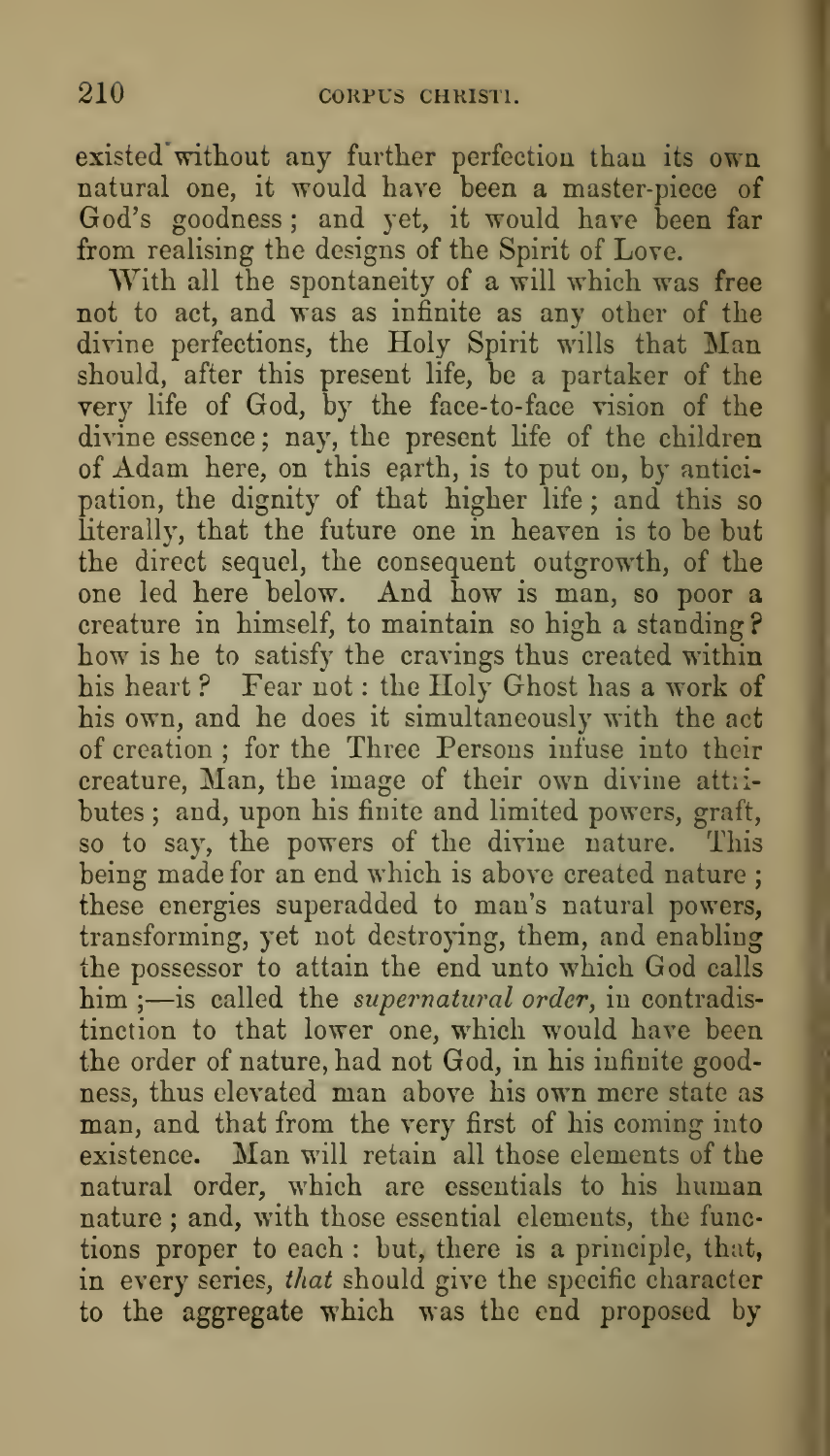the ruling mind. Now, the last end of Man was never other in the mind of his Creator than a supernatural one; and, consequently, the natural order,  $\hspace{0.1mm}$ properly so called, never existed independently of, or separatedly from, the supernatural.<br>There has been a proud school of philosophy, called

" free and independent," which professed to admit no truths except natural ones, and practise no other virtues than such as were merely human : but, such theories cannot hold. The disciples of godless and secular education, by the errors and crimes into which their unaided nature periodically leads them, demonstrate, almost as forcibly as the eminent sanctity of souls which have been faithful to grace, that mere nature, or mere natural goodness, never was, and never can he, a permanent and normal state for man to live in. And even granting that he could so live, yet man has no right to reduce himself to a less exalted position, than the one intended for him by his Maker. " By assigning us <sup>a</sup> supernatural vocation, God testi- "fied the love he bore us; but, at the same time, he " acted as Lord, and evinced his authority over us. '\* The favour he bestowed upon us, has created a " duty corresponding. Men have a saying, and a  $\lq\lq$  true one : ' He that hath nobility, hath obligations : '  $\lq\lq$ " and the principle holds with regard to the super-" natural nobility, which it has pleased God to confer " upon us." $1$ 

It is a nobility which surpasses every other ; it makes man not only an image of God, but like unto him!<sup>2</sup> Between God,—the Infinite, the Eternal—and Man, who but a while back, was nothing, and ever must be <sup>a</sup> creature,—friendship and love are henceforth to be possible : —such is the purpose of the capabilities, and powers, and the life, bestowed on the human creature by the Spirit of Love. So, then, those longings for

<sup>1</sup> Mgr. Pie, Bishop of Poitiers. First Synodical Instruction on the Chief Errors of our times, viii.  $\frac{26}{3}$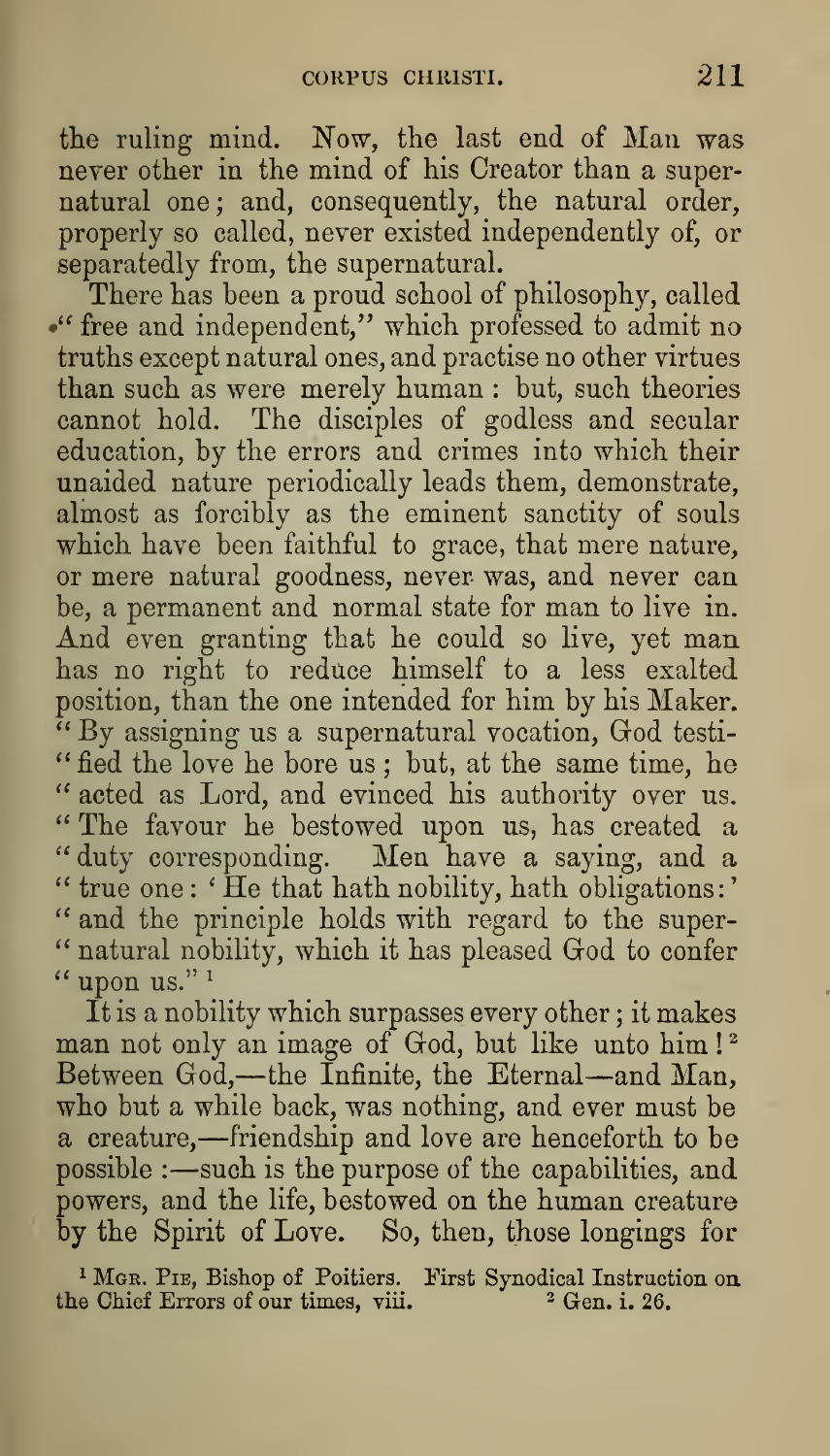his God, those thrillings of his very flesh, of which we were just now reading the inspired description by the Psalmist, $<sup>1</sup>$ —they are not the outpourings of foolish</sup> enthusiasm ! That thirsting after God, the strong, the living God ; that hungering for the feast of divine union  $;$ —no, they are not empty ravings.<sup>2</sup> Made  $\emph{partaker}$  of the divine nature, as St. Peter so strongly words the mystery, is it to be wondered at, if man be conscious of it, and lets himself be drawn, by the uncreated flame, into the very central Fire it came from to him ? The Holy Spirit, too, is present in his creature, and is witness of what himself has produced there ; he joins his own testimonies to that of our own conscience, and tells our spirit that we are truly, what we feel ourselves to be,—the sons of God.<sup>4</sup> It is the same Holy Spirit, who, secreting himself in the innermost centre of our being, that he may foster and complete his work of love,—yes, it is that same Spirit, who, at one time, opens to our soul's eye, by some sudden flash of light, the future glory that awaits us, and then inspires us with a sentiment of anticipated triumph;<sup>5</sup> and then, at another time, he breathes into us those unspeakable moanings,<sup>6</sup> those songs of the exile, whose voice is choked with the hot tears of love, for that his union with his God seems so long deferred. There are, too, certain delicious hymns, which coming from the very depths of souls wounded with divine love, make their way up to the throne of God; and the music is so sweet to him, that it almost looks as though it had been victorious, and had won the union ! Such music of such souls does really win ; if not the eternal union,—for that could not be during this life of pilgrimage, and trials, and tears,—still it wins wonderful unions here below, which human language has not the power to describe.

 $^{1}$  Ps. 1xii.  $^{4}$  Rom. viii. 16.<br> $^{2}$  *Ibid.* xli.  $^{5}$  Eph. i. 17. 18 <sup>2</sup> *Ibid.* xli. <sup>5</sup> Eph. i. 17, 18; Rom. v. 2.<br><sup>3</sup> St. Pet. i. 4. <sup>6</sup> Rom. viii. 26. <sup>6</sup> Rom. viii. 26.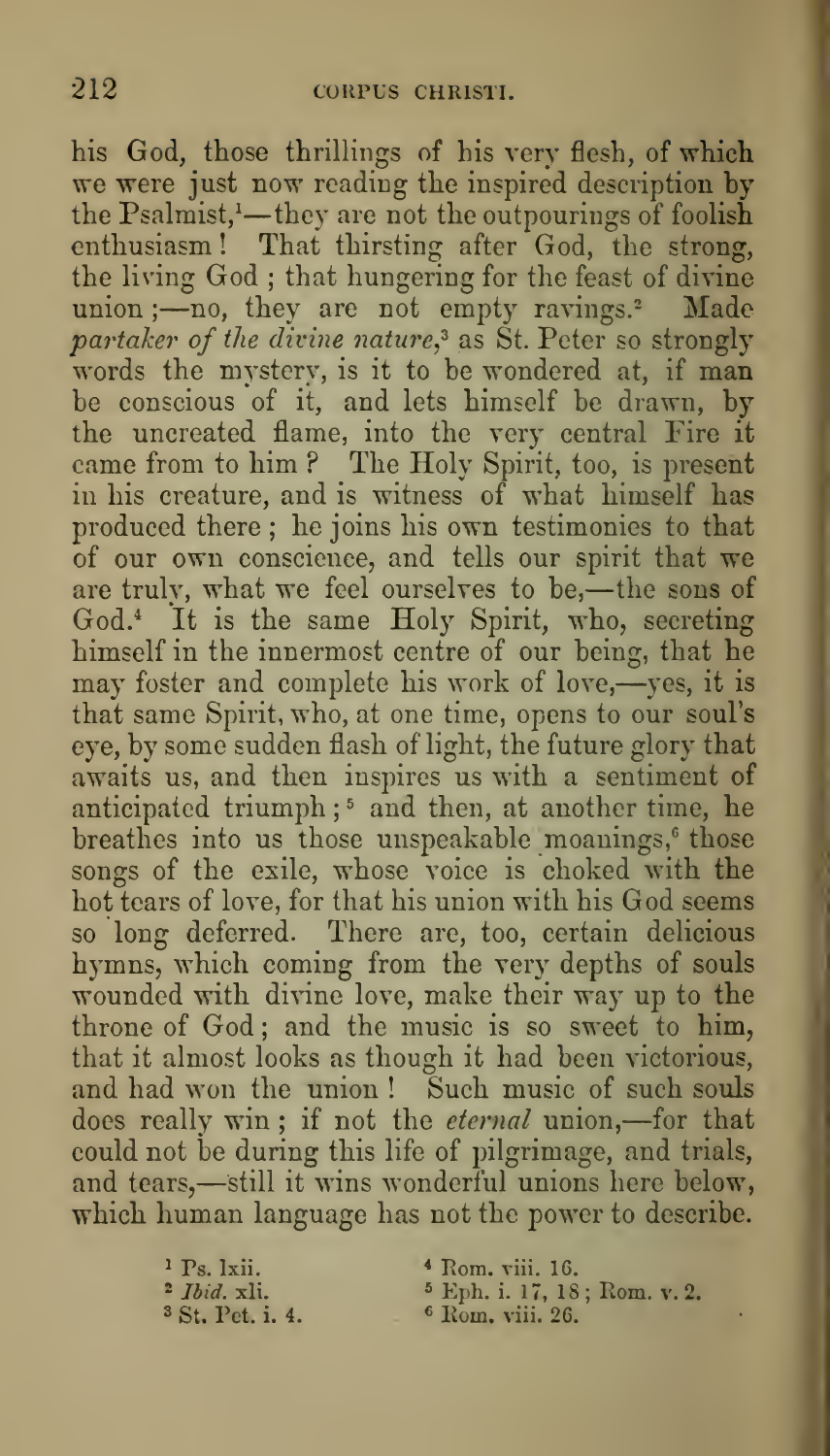In this mysterious song between the Divine Spirit and man's soul, we are told by the Apostle, that  $He$ , who searcheth hearts, knoweth what the Spirit desireth, because he asketh for the saints according to  $God.$ <sup>1</sup> What a *desire* must not that be, which the Holy Spirit desireth! It is as powerful as the God who desires it. It is a desire, new, indeed, inasmuch as it is in the heart of man, but eternal, inasmuch as it is the desire of the Holy Spirit, whose Procession is before all ages. In response to this desire of the Spirit, the great God, from the infinite depths of his eternity, resolved to manifest himself in time, and unite himself, to man, whilst yet a wayfarer ; he resolved thus to manifest and unite himself, not in his own Person, but in his Son, who is the bright ness of his own glory, and the true figure of his own substance.<sup>2</sup> God so loved the world,<sup>3</sup> as to<br>give it his own Word,—that divine Wisdom, who, from the bosom of his Father, had devoted himself to our human nature. That bosom of the Father was imaged by what the Scripture calls Abraham's bosom, where, under the ancient covenant, were assembled all the souls of the just, as in the place where they were to rest till the way into the Holy of Holies should be opened for the elect.\* Now, it was from this bosom of his eternal Father, which the Psalmist calls the *bride-chamber*,<sup>5</sup> that the Bridegroom came forth at the appointed time, leaving his heavenly abode, and coming down into this poor earth, to seek his Bride ; that, when he had made her his own, he might lead her back with himself into his kingdom, where he would celebrate the eternal nuptials. This is the triumphant procession of the Bridegroom in all his beauty;  $^{\circ}$  a procession, whereof the Prophet Micheas, when speaking of his passing through Beth-

> <sup>1</sup> Rom. viii. 27.  $4 \text{ Heb. ix. } 8.$ <br>
> <sup>2</sup> Heb. i. 3.  $5 \text{ Ps. xviii. } 6.$  $3$  St. John, iii. 16.

 $^{5}$  Ps. xviii. 6.  $^{6}$  *Ibid.* xliv. 5.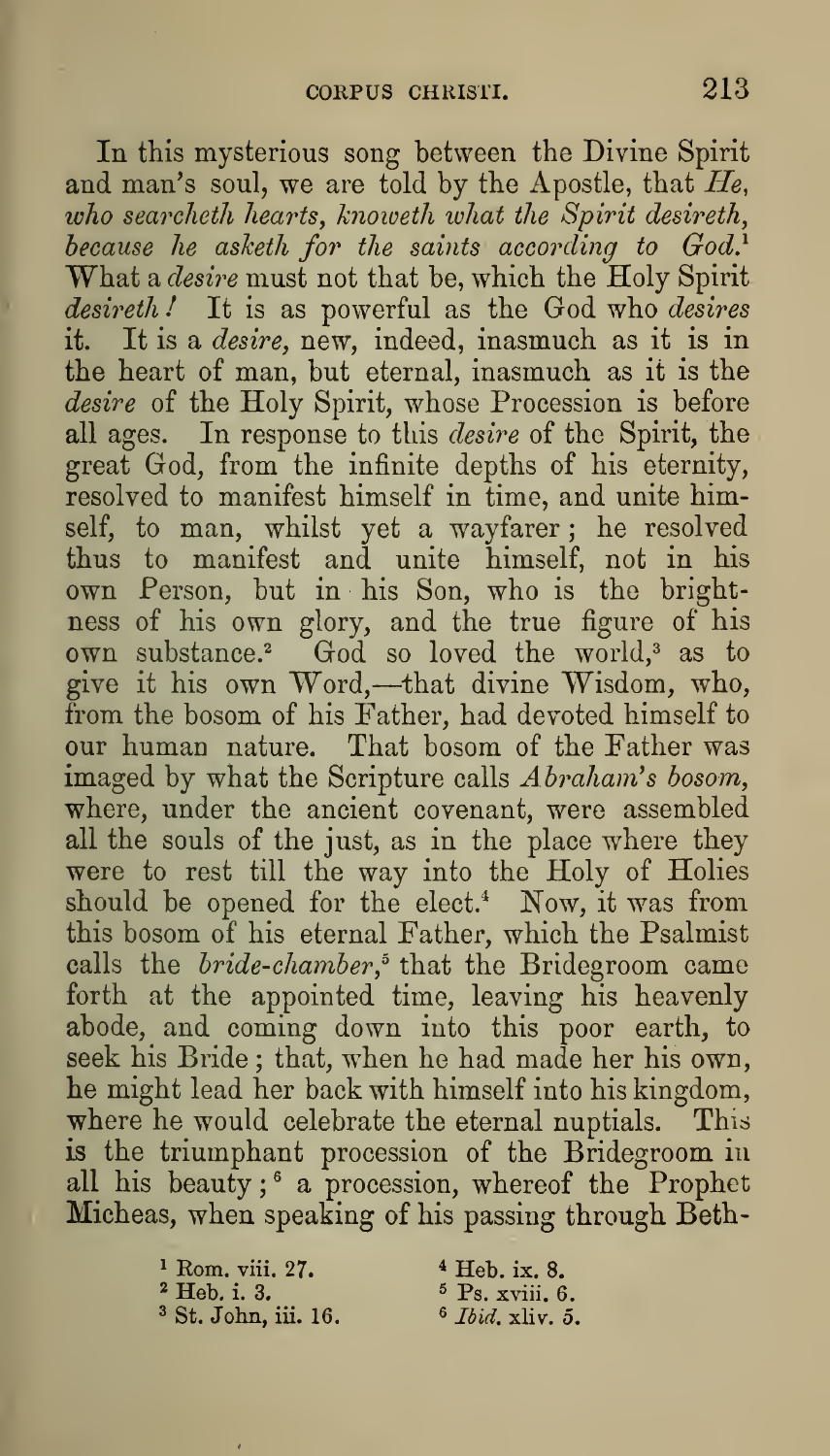lehem, says, that his going forth is from the days of eternity.<sup>1</sup> Yes, truly, from the days of eternity; for as we are taught by the sublime principles of Catholic theology, the connexion between the eternal procession of the divine Persons and the temporal mission, is so intimate, that one same eternity unites the two together in God : eternally, the Trinity has beheld the ineffable birth of the Only Begotten Son in the bosom of the Father ; eternally, with the same look, it has beheld him coming, as Spouse, from that same Father's bosom.

If we now come to compare the eternal decrees of God one with the other, it is not difficult to recognise which of them holds the chief place, and, as such, comes first in the divine intention of creation. God the Father has made all things with a view to this union of human nature with his Son;-union so close, that, for one individual member of that nature, it was to go so far as a personal identification with the Only Begotten of the Father. So universal, too, was the union to be, that all the members were to partake of it, in a greater or less degree ; not one single individual of the race was to be excluded, except through his own fault, from the divine nuptials with eternal Wisdom, which was made visible in a Man, the most beautiful above all the children of men.<sup>2</sup> For, as the Apostle says, God, icho heretofore com manded the light to shine out of darkness, hath himself shined in our hearts, giving them the light of the knowledge of the glory of God, in, and by, the face of Christ Jesus.<sup>3</sup> So that the mystery of the Marriage-Feast is, in all truth, the mystery of the world ; and the kingdom of heaven is well likened to a King, who made a Marriage for his Son.\*

But, where is the meeting between the King's Son

<sup>1</sup> Mich. v. 2. <sup>3</sup> 2 Cor. iv. 6.<br><sup>2</sup> Ps. xliv. 3. <sup>4</sup> St. Matth. x <sup>4</sup> St. Matth. xxii. 1-14.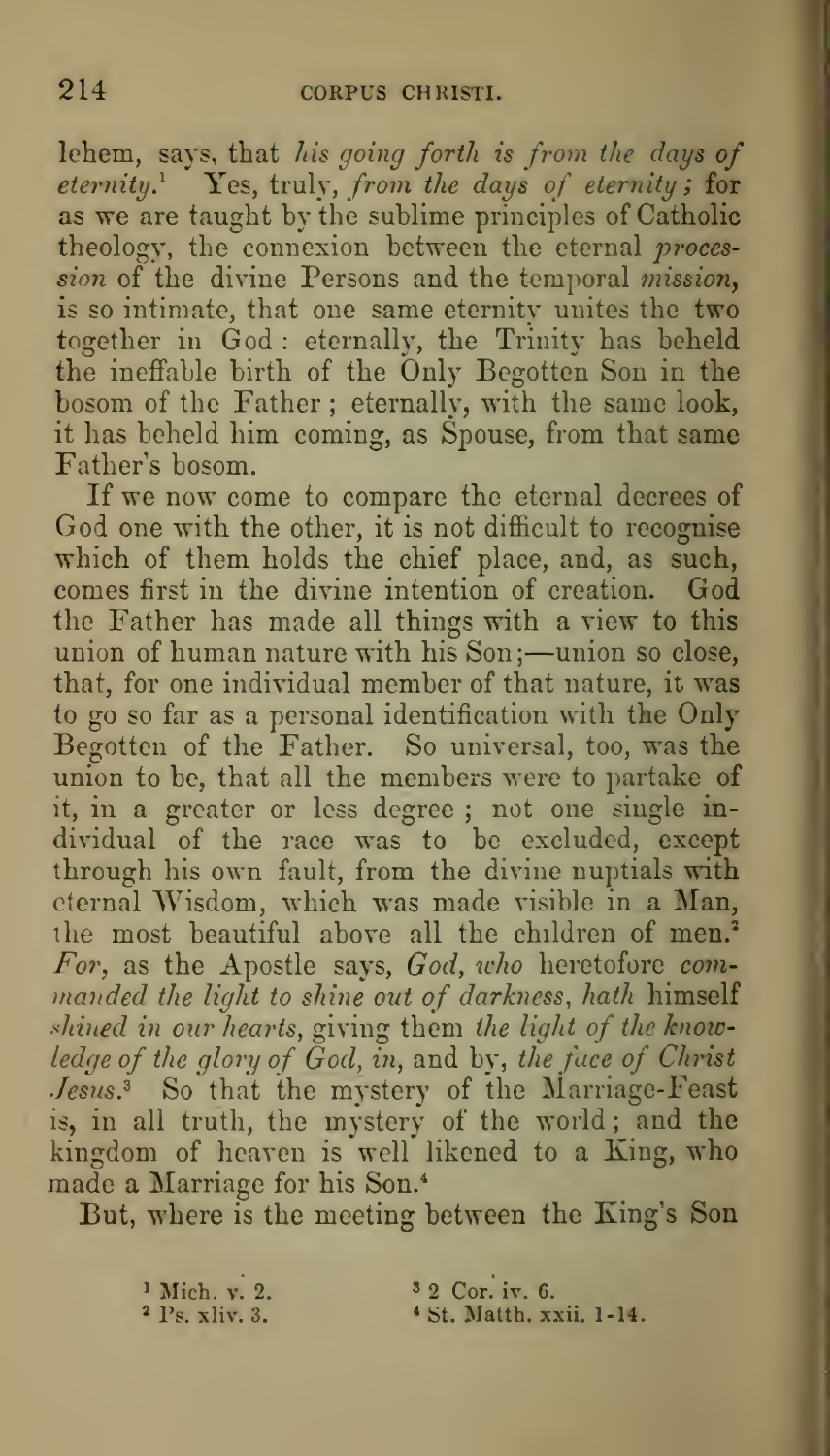and his Betrothed to take place? Where is this mysterious union to be completed ? Who is there to tell us what is the dowry of the Bride, the pledge of the alliance ? Is it known who is the Master who provides the nuptial banquet, and what sorts of food will be served to the guests ? The answer to these questions is given this very day, throughout the earth; it is given with loud triumphant joy. There can be no mistake ; it is evident from the sublime message, which earth and heaven re-echo, that He who is come is the Divine Word. He is adorable Wisdom, and is come forth from his royal abode to utter his voice in our very streets, and cry out at the head of multitudes, and speak his words in the entrance of city-gates ;^ he stands on the top of the highest places by the way, in the midst of the paths, and makes himself heard by the sons of men.<sup>2</sup> He bids his servants go to the tower and the city walls, with this his message: Come! eat my Bread, and drink the Wine which  $I$  have mingled for you; for Wisdom hath built herself a House, supported on seven pillars; there she hath slain her victims, mingled her wine, and set forth her table;<sup>3</sup> all things are ready; come to the marriage!<sup>4</sup>

Wisdom, that camest forth from the mouth of the Most High, reaching from end to end, disposing all things with strength and sweetness!<sup>5</sup> we besought thee, in the season of Advent, to come unto Bethlehem, " the house of Bread;" thou wast the long Expected of our hearts. The day of the glorious Epiphany showed us the mystery of the Nuptials, and manifested to us the Bridegroom ; the Bride was got ready in the waters of the Jordan ; we commemorated the Magi, who, with their gifts, hastened to the royal nuptials, where the guests were regaled with a

 $\frac{1}{2}$  Prov. i. 20, 21.<br>  $\frac{2}{1}$  Ibid. viii. 1-4. 3 Ibid. ix. 1-5.

\* St. Matth. xxii. 4.

<sup>5</sup> Prima ex Ant. maj. Adventus.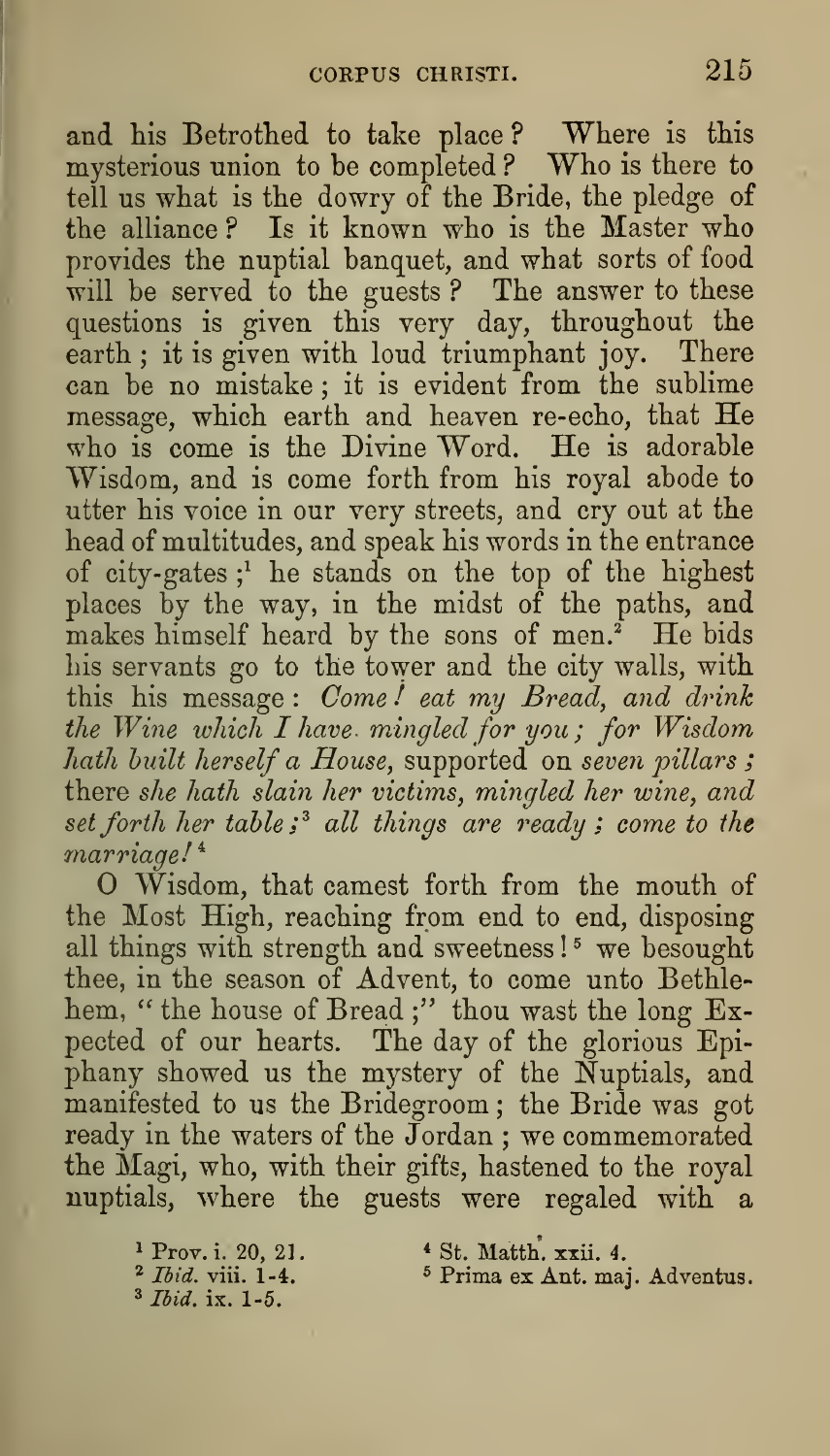miraculous wine.<sup>1</sup> But the Water which, to make up for the deficiency of a bad tree, was changed into wine, was a prophetic figure of future mysteries. The Vine, the true Vine, of which we are the Branches," has yielded its sweet-smelling flowers, and its fruits of honour and riches.<sup>3</sup> Wheat hath abounded in our valleys, and they shall sing a hymn of praise;<sup>\*</sup> for this strength of the earth shall cover the mountain-tops, and its fruit shall go up beyond Libanus.<sup>5</sup>

O Wisdom, thou noble queen, whose divine perfections enamour, from early childhood, hearts that are taken with true beauty!" the day of the true  $\qquad$ Marriage-feast is come. Thou art a mother full of honour, and a young Bride in thy charms, and thou comest to nourish us with the bread of life, and give us to drink of a cup of salvation.' Thy fruit is better than gold; and thy blossoms, than choicest silver. $^{\circ}$   $-$ They that eat thee, shall still hunger after thee; and they that drink thee, shall again thirst for thee;<sup>9</sup> for thy conversation hath no bitterness, nor thy com $p$ any any tediousness, but joy and gladness, $^{10}$  and riches, and glory, and virtues. $<sup>11</sup>$ </sup>

During the days of this great Solemnity, when thou art seated in a pillar of a cloud, and placest thy throne in the holy assembly, we would fain take each mystery of this thy divine banquet, and ponder over its marvels, and then publish them, yea, go to choir with thee, O beautiful Wisdom, and sing thy praise in the pre sence of thy Angels, who will be there adoring the Sacred Host ! $^{\scriptscriptstyle{12}}$  Do thou vouchsafe to open our lips, and fill us with thy Holy Spirit, O divine Wisdom !

- \* Ant. Epiph. ad Benedittus. ' Ecclus. xv. 2, 3.
- <sup>2</sup> St. John, xv. 5.  $8 \text{ Prov. }$  viii. 19.<br>
<sup>3</sup> Ecclus, xxiv. 22.  $9 \text{ Eccus. }$  xxiv. 29.
- 
- 
- $*$ <sup>3</sup> *Ibid.* 1xxi. 16.  $*$  Wisd. viii. 2.
	-
- 
- 
- $\text{Ecolus. xxiv. } 2\tilde{\epsilon}_\bullet$   $\text{Ecolus. xxiv. } 29.$
- \* Ps. 1xiv. 14. <br>  $^{10}$  Wisd. viii. 16. <br>  $^{11}$  Prov. viii. 18.
	-
	- <sup>12</sup> Ecclus. xxiv. 1-7.